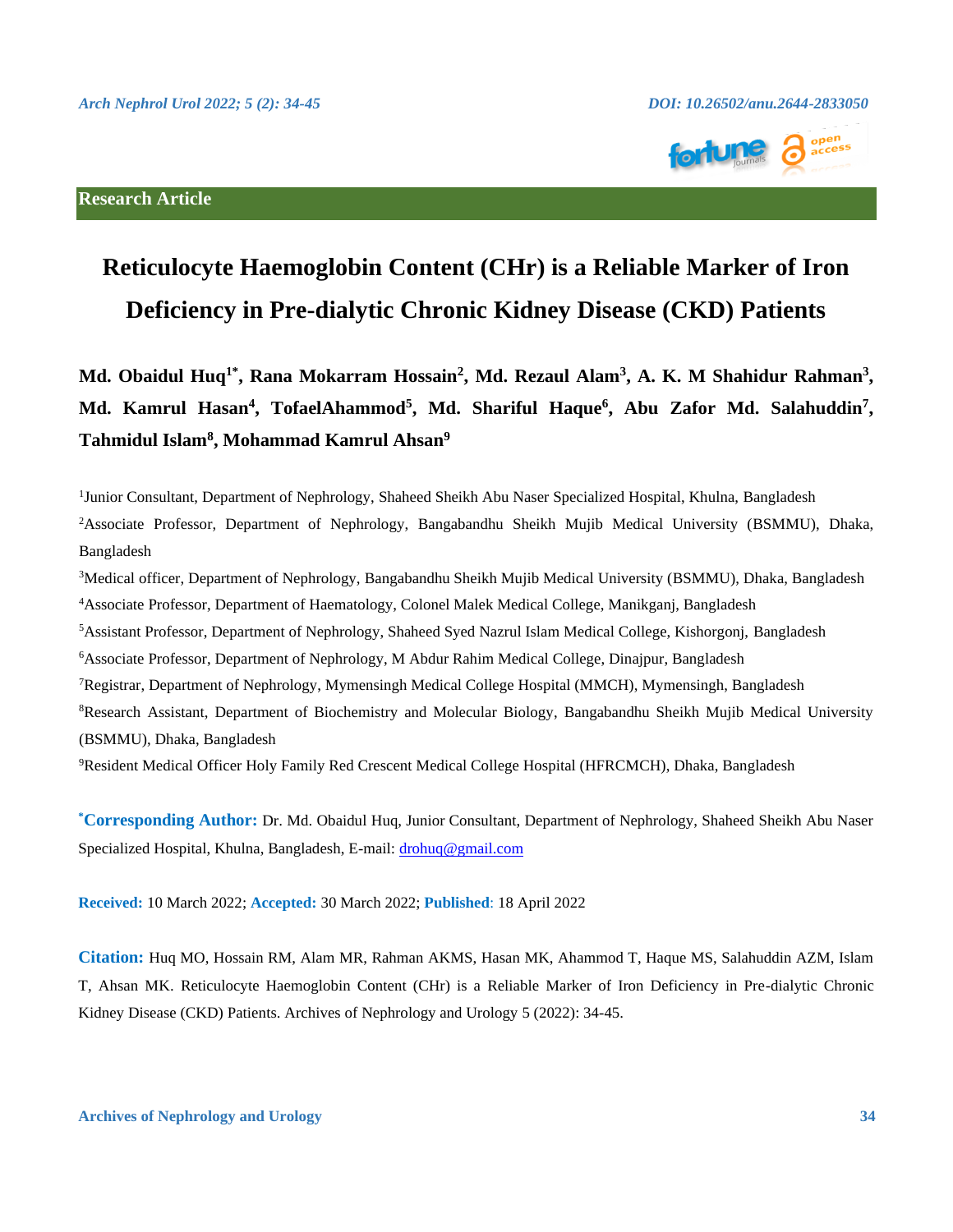# **Abstract**

Chronic kidney disease (CKD) is a non-communicable epidemic disease. The CKD patients suffer from various types of anemia including iron deficiency anemia. Measurement of reticulocyte hemoglobin content (CHr) has been proposed as a measure of available iron stores. In this study CHr and serum iron profile were compared with stainable iron in the bone marrow to evaluate the CHr as a marker of iron deficiency in pre-dialytic CKD patients. This cross sectional study was conducted at the Department of Nephrology, Bangabandhu Sheikh Mujib Medical University (BSMMU), Dhaka, Bangladesh from January 2018 to December 2018. A total of seventy (70) pre-dialytic CKD patients were selected. All participants had undergone bone marrow study for detection of iron deficiency anemia and it was observed that, 60% CKD patients had iron deficiency by bone marrow iron stain. Serum iron profile [serum iron, total iron binding capacity (TIBC), serum ferritin, transferin saturation (TSAT)] and reticulocyte haemoglobin content (CHr) of each patient were determined accordingly. Data analysis reveals that CHr was significantly low in iron deficient group  $(p<0.001)$ . The sensitivity and specificity of CHr at a cut-off 28 pg/cell was 81% and 75.0% respectively  $(p<0.001)$ ; sensitivity and specificity of serum ferritin at a cut-off 100 ng/ml was 40.6% and 67.9% respectively ( $p=0.051$ ); while sensitivity and specificity of TSAT at a cut-off 20% was 54.2% and 57.1% respectively (p=0.465). The study proves that reticulocyte haemoglobin content (CHr) is a reliable marker to assess iron status for pre-dialytic CKD patients.

**Keywords:** Anemia; Chronic Kidney Disease (CKD); Iron Deficiency; Reticulocyte Hemoglobin Content (CHr)

# **1. Introduction**

Anemia is a common complication of chronic kidney disease (CKD) with a prevalence of twice (15.4%) as in the general population and it increases with stages of CKD, from 8.4% at stage 1 to 53.4% at stage 5 [1]. Improvement of hemoglobin level in CKD patients leads to improvement of their daily performance status, reduction in the disease progression and ultimately to decrease morbidity and mortality [2]. Along with many other causes, iron deficiency either absolute or functional, is an important cause of anemia in chronic kidney disease (CKD) patients [3]. Iron deficiency anemia (IDA) can be treated either by oral iron or parenteral iron therapy or in some cases by blood transfusion. However, increased tissue iron can aggravate disease progression by precipitation of infection and generation of hyper-reactive free radical mediated tissue injury [4, 5]. Therefore, it is important to determine the exact body iron status in CKD patients for their proper management.

In a normal healthy individual iron is stored in the liver, muscle and bone marrow. Bone marrow iron is contained mainly in the macrophages that release it to the developing erythron for the synthesis of hemoglobin [5]. Examination of bone marrow iron stores is traditionally considered as the gold standard for the diagnosis of iron deficiency anemia because most of the anemia show normal or increased iron storage in the bone marrow except iron deficiency anemia where it is depleted [6, 7]. But the procedure is cumbersome and not routinely available in most of the laboratories especially in the countries like Bangladesh. Therefore, the easily available tests are used for the diagnosis. A low level of serum iron, serum ferritin, transferrin saturation (TSAT) status and high concentration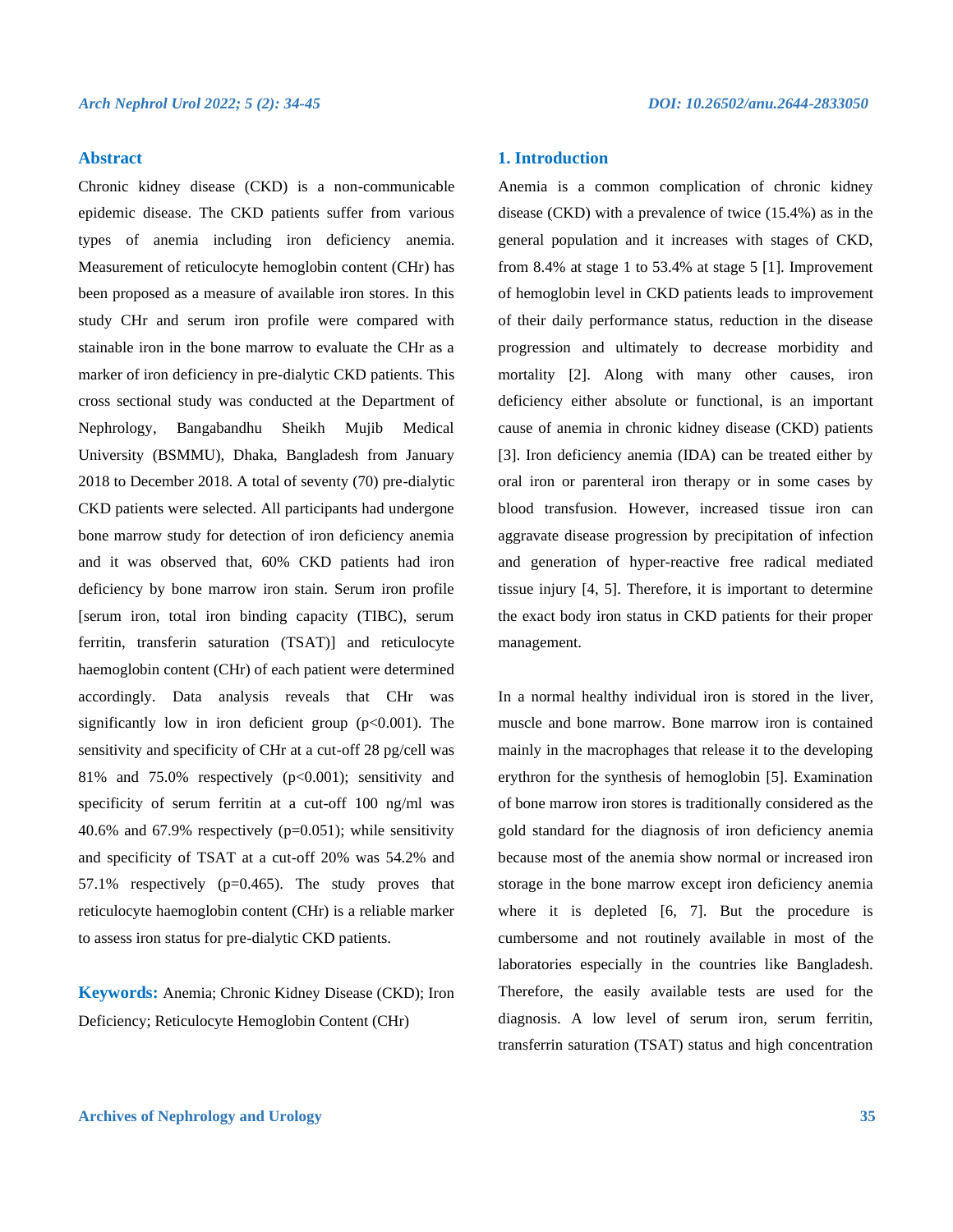of serum transferrin indicates iron deficiency [8]. Serum ferritin level and TSAT status are usually considered as the corner stone for the diagnosis of iron deficiency [9]. The World Health Organization (WHO) recommends that a serum ferritin level of <15 μg/l in adult and <12 μg/l in children of less than 5 years is diagnostic of iron deficiency [10]. However, the ferritin is an acute phase reactant protein and its level increases in the inflammatory condition and any chronic disease like CKD [11, 12]. Therefore, the threshold for diagnosis of IDA in CKD is higher. A serum ferritin <100 μg/L or TSAT <20% is considered diagnostic for IDA in CKD and if the serum ferritin is 100–300 μg/L, TSAT <20% is required to confirm iron deficiency, although these two parameters fail to detect functional iron deficiency in all cases of CKD patients [9]. Chronic kidney disease with occult infection may cause increased serum ferritin level irrespective of the actual iron storage [9]. Transferrin saturation (TSAT) may also be misleading since nutritional status and loss in urine can affect transferrin concentration in CKD [13]. The ideal method for detecting initial iron status should be to directly measure the iron content of erythrocytes, particularly in newly produced cells- reticulocytes.

Recently, a novel assay 'reticulocyte hemoglobin content (CHr)', a measure of hemoglobin in newly formed reticulocytes, becomes available [14, 15]. This newer marker (CHr) has currently been introduced to guide iron therapy [9]. European best practice guidelines 2005 and Kidney Disease Outcomes Quality Initiative (KDOQI) 2006 guidelines have recommended this newer parameter (CHr) as marker of iron deficiency status [16, 17]. CHr has been reported to identify initial functional iron shortage particularly among CKD patients and has been proposed as a measure of available iron stores that could be superior to

**Archives of Nephrology and Urology 36**

the conventional tests in various studies [14-16]. It has the ability to provide a snapshot of the iron available for erythropoiesis, which can be used for early detection of iron deficiency anemia [15]. It is also cheaper than measurement of conventional iron markers such as- TSAT and ferritin. Therefore, CHr can serve as an alternative to conventional markers (TSAT and ferritin) in evaluating iron status in resource poor countries. This study was aimed to evaluate the CHr as a marker of iron deficiency in pre-dialytic CKD patients among Bangladeshi population.

# **2. Methodology**

#### **2.1 Study design**

This cross sectional study was conducted in Departement of Nephrology, Bangabandhu Sheikh Mujib Medical University (BSMMU), Dhaka, Bangladesh from January 2018 to December 2018. This study was approved by the ethical review committee BSMMU, Dhaka, Bangladesh.

#### **2.2 Participants**

The study was carried out among seventy (70) pre-dialytic CKD patients who were admitted at Departement of Nephrology, Bangabandhu Sheik Mujib Medical Universiy (BSMMU) hospital in Dhaka, Bangladesh during the study period. Participants were selected by purposive sampling technique following selection criteria. Adult (age  $\geq 18$ ) years) pre-dialytic CKD patients of both sexes with chronic anemia were included in this study. CKD patients with active bleeding, bleeding disorder, taking erythropoetin (EPO) or recent blood transfusion (within 120 days) were excluded from the study. Chronic kidney disease (CKD) was defined as a serum creatinine level of >1.3 mg/dl or a creatinine clearance of <60 ml/minute, present for more than 3 months [18].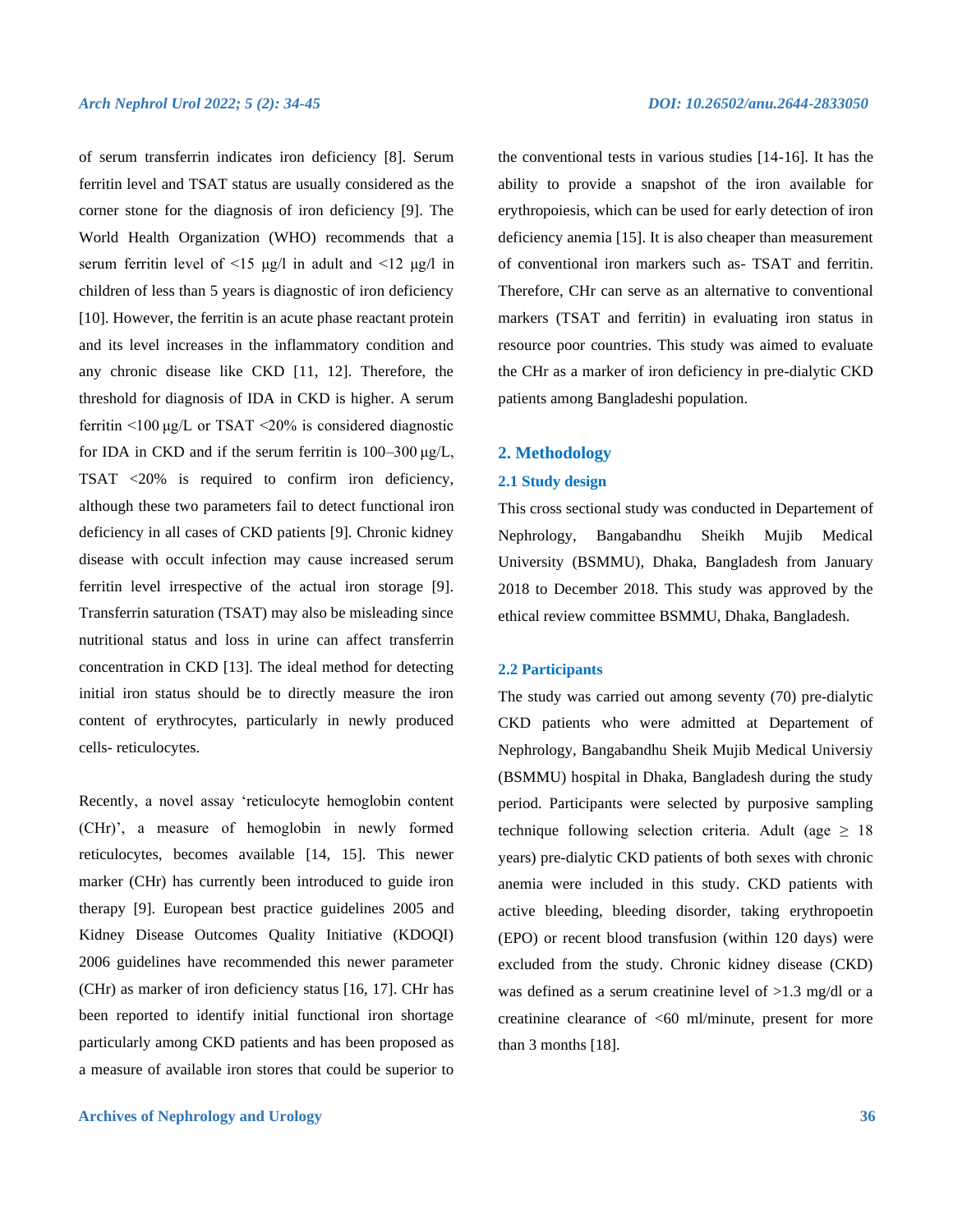#### **2.3. Definition of chronic kidney disease (CKD)**

According to KDIGO\* chronic kidney disease (CKD) is defined as abnormalities of kidney structure or function, present for more than three (3) months [18].

[\*KDIGO = Kidney Disease Improving Global Outcomes].

#### **Criteria for chronic kidney disease (CKD)**

[Either of the following present for more than 3 months]

# **a) Markers of kidney damage (one or more)** [18]

• Albuminuria [Urine albumin excretion rate  $(AER)$ ]  $\geq 30$ mg/24 hours; Urine albumin to creatinine ratio (ACR)  $\geq$  30 mg/gm.

• Urine sediment abnormalities

• Electrolyte and other abnormalities due to tubular disorders

- Abnormalities detected by histology
- Structural abnormalities detected by imaging
- History of kidney transplantation

#### **b) Decreased glomerular filtration rate (GFR) [**18]

Glomerular filtration rate (GFR) < 60 ml/minute/1.73 m<sup>2</sup> (GFR categories G3a–G5).

# **2.4. Procedure**

After taking informed written consent from the study participants, their bone marrow was aspirated from the posterior iliac crest under local anaesthesia with all aseptic precaution. Bone marrow materials were examined for presence or absence of stainable iron deposits. According to the bone marrow aspiration report study patients were divided into two groups; iron deficient group and iron

present group. At the same time, serum iron profile [that includes- serum iron, total iron binding capacity (TIBC), serum ferritin and transferin saturation (TSAT)] and reticulocyte haemoglobin content (CHr) of each patient were determined accordingly. Serum iron, TIBC, serum ferritin levels were measured by automated analyzer. Transferin saturation (TSAT) was calculated from the 'serum iron level' and 'TIBC' in each case. Reticulocyte haemoglobin content (CHr) was determined by Sysmex XT-4000 automated hematology analyzer. All data were collected in a data collection sheet by taking history, examining the patients clinically and from the laboratory findings.

#### **2.5 Statistical analysis**

Data were analyzed using Statistical Package for Social Science (SPSS) software version 23. Quantitative data were expressed as mean and standard deviation. Categorical data were expressed as frequency and percentage. Association between categorical variables was seen by chi-square test. Comparison of continuous variables was done by independent sample 't' test. A receiver operator characteristic curve (ROC curve) was used to evaluate the accuracy of the parameters. For all statistical tests, p-values less than 0.05 was considered as significant.

# **3. Results**

A total of seventy (70) pre-dialytic chronic kidney disease (CKD) patients due to various causes of CKD with chronic anemia were studied. Of them 48.6% had diabetic nephropathy (DN), 41.4% chronic glomerulonephritis (CGN), 7.1% hypertensive nephropathy (HTN) and 2.9% obstructive nephropathy (Figure 1).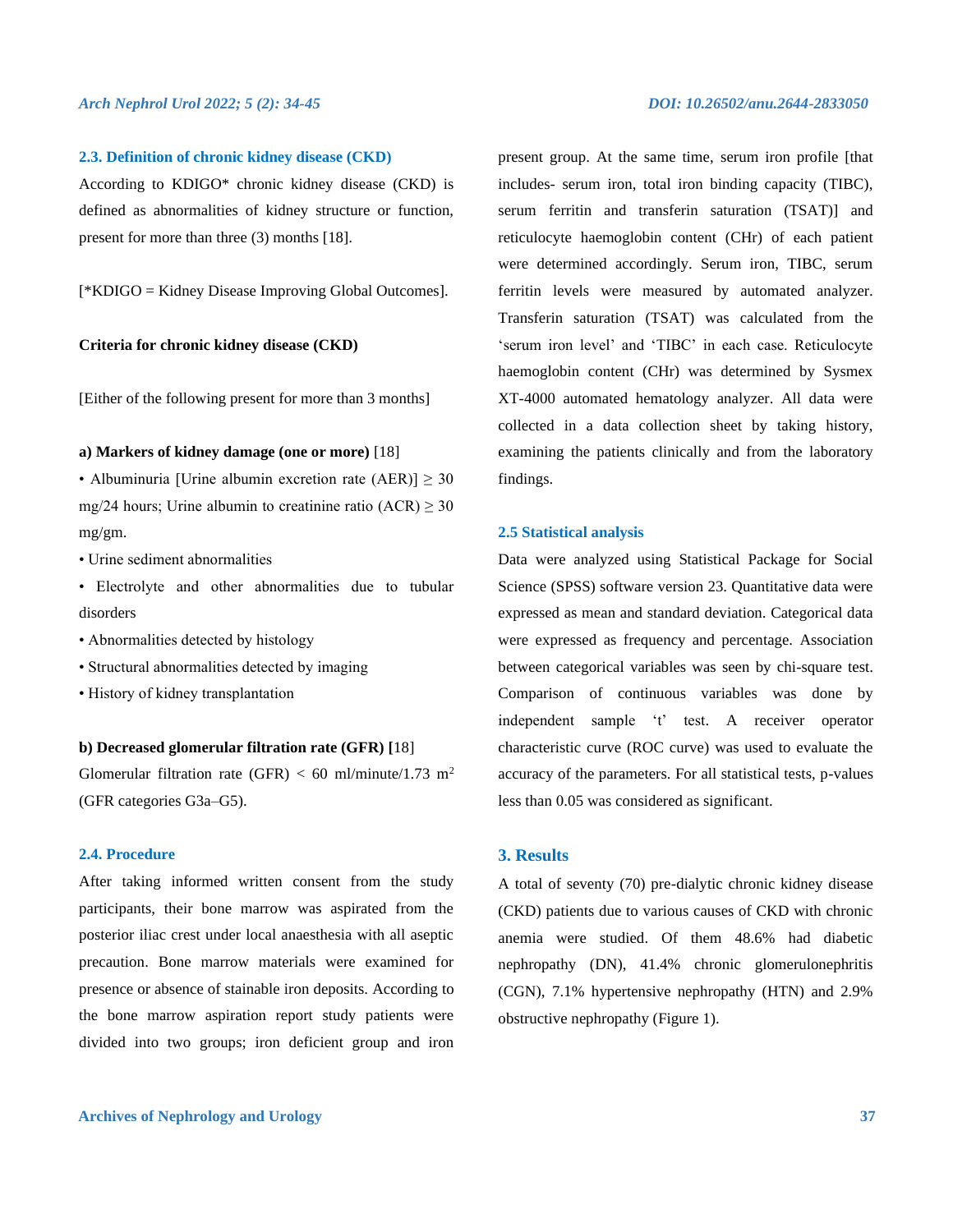

**Figure 1:** Pie diagram displaying the causes of CKD among the study population (N=70).

Among total 70 pre-dialytic CKD patients 46 (65.7%) were male and 24 (34.3%) were female with a male to female ratio was 1.9:1. The mean age of the study patients was 43.6±11.13 years (ranged 24 - 65 years), their mean haemoglobin level and mean serum creatinine level were 9.73±0.93 gm/dl(ranged 7 - 11.3 gm/dl) and 3.55±0.92 mg/dl (ranged 2.20 - 5.90 mg/dl) respectively (Table 1).

| <b>Characteristics</b>   | <b>Mean</b> ±SD       | Frequency $(\% )$ |  |
|--------------------------|-----------------------|-------------------|--|
|                          | (Range)               |                   |  |
| Age (years)              | $43.6 \pm 11.13$      |                   |  |
|                          | $(24 - 65)$ years     |                   |  |
| Gender                   |                       |                   |  |
| Male                     |                       | 46(65.7%)         |  |
| Female                   |                       | 24(34.3%)         |  |
| Ratio                    | 1.9:1                 |                   |  |
| Haemoglobin (gm/dl)      | $9.73 \pm 0.93$       |                   |  |
|                          | $(7.0 - 11.3$ gm/dl)  |                   |  |
| Serum creatinine (mg/dl) | $3.55 \pm 0.92$       |                   |  |
|                          | $(2.20 - 5.90$ mg/dl) |                   |  |

Table 1: Basic data of the study patients (N=70).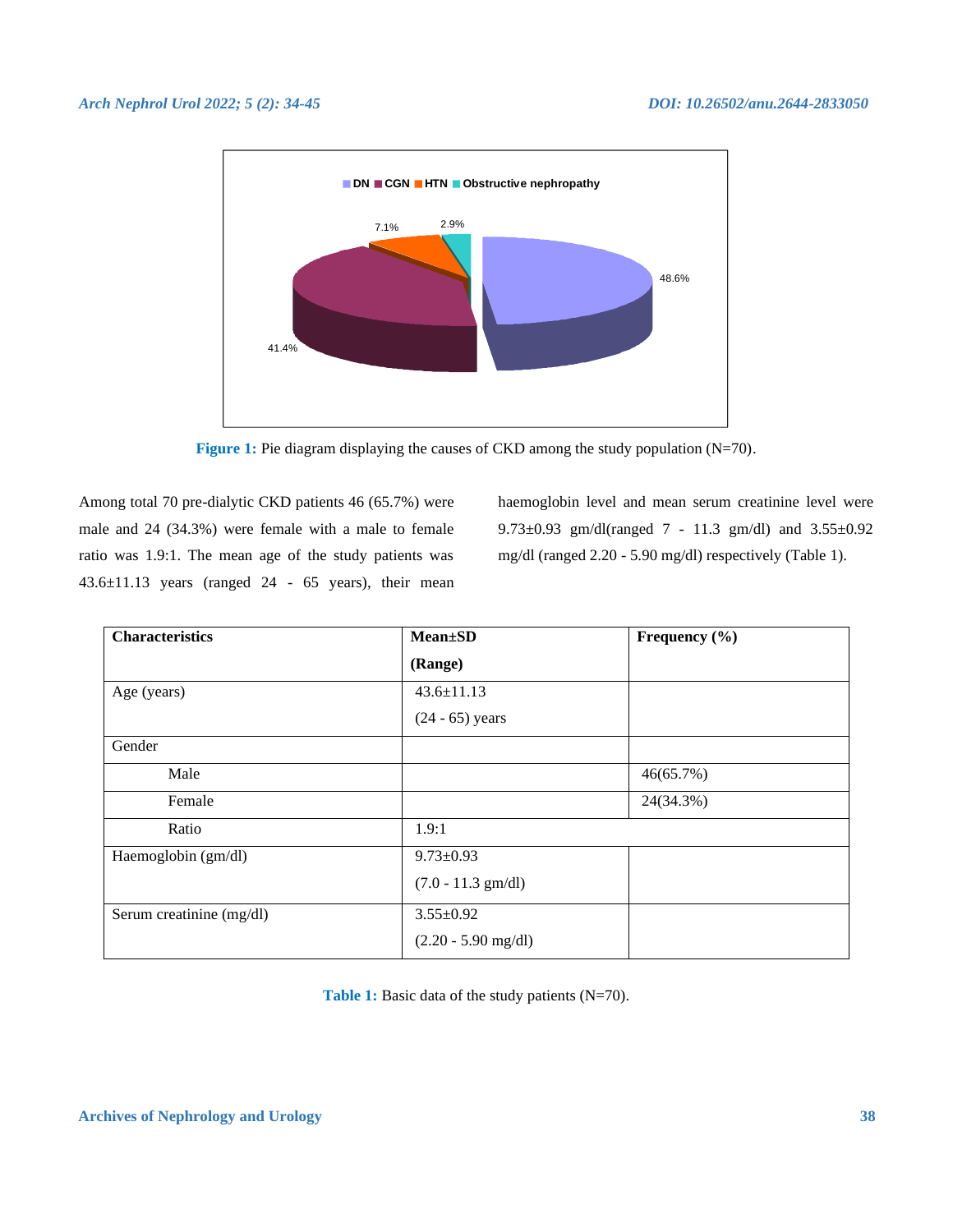According to the bone marrow aspiration report; out of 70 study patients, 42(60%) patients were iron deficient group and 28(40%) patientswere iron present group. The mean(±SD) haemoglobin (Hb) level, reticulocyte haemoglobin content (CHr), serum ferritin level, and transferin saturation (TSAT) status in iron present group and iron deficient group were 10.55±0.32 mg/dl, 29.32 $\pm$ 1.25 pg/cell, 279.1 $\pm$ 171.1 ng/ml, 25.3 $\pm$ 10.4 (%) and

9.18±0.79 mg/dl, 26.57±1.82 pg/cell, 192.8±136.2 ng/ml,  $23.5\pm11.4$  (%) respectively. The different parameters among each subgroup were compared. It was observed that, parameters like haemoglobin (Hb), reticulocyte haemoglobin content (CHr), serum ferritin were significantly different among the groups  $(p<0.05)$ , while difference in transferin saturation (TSAT) was not significant between the groups  $(p=0.517)$  (Table 2).

|                        | Bone marrow aspiration report: Stainable iron |                   |         |  |
|------------------------|-----------------------------------------------|-------------------|---------|--|
|                        | Present                                       | Absent            |         |  |
| <b>Parameters</b>      | $(n=28)$<br>$(n=42)$                          |                   | p-value |  |
|                        | $Mean+SD$                                     | $Mean \pm SD$     |         |  |
| $Hb$ (gm/dl)           | $10.55+0.32$                                  | $9.18 \pm 0.79$   | < 0.001 |  |
| $CHr$ (pg/cell)        | $29.32 \pm 1.25$                              | $26.57 \pm 1.82$  | < 0.001 |  |
| Serum Ferritin (ng/ml) | $279.1 \pm 171.1$                             | $192.8 \pm 136.2$ | 0.022   |  |
| $TSAT$ $%$             | $25.3 \pm 10.4$                               | $23.5 \pm 11.4$   | 0.517   |  |

Unpaired t-test was done

**Table 2:** Values of different parameters in iron present and iron deficient group (N=70).

Table 3 shows comparison of reticulocyte haemoglobin content (CHr), serum ferritin and transferin saturation (TSAT) with bone marrow iron status at different cut off values [19]. Data analysis revealed that, among 28 patients with stainable iron deposits in the marrow; 7 patients had CHr28 pg/cell, 21 paients had CHr>28 pg/cell and out of the 42 patients with no stainable iron in the marrow; 34 patients had CHr $\leq$ 28 pg /cell, 8 patients had CHr $>$ 28 pg/cell.On the other hand serum ferritin level <100 (ng/ml), 100-500 (ng/ml), >500 (ng/ml) were found respectively in 10, 15 and 3 patients of detectable iron present in the

marrow group, while serum ferritin <100 (ng/ml), 100-500 (ng/ml), >500 (ng/ml) were found respectively in 20, 21 and 1 patients having no detectable iron deposits in the marrow group. In this series transferin saturation (TSAT)  $\leq$ 20% and  $>$ 20% were found in 12 and 16 patients respectively among detectable iron present in the marrow group, while TSAT  $\leq$ 20% and  $>$ 20% were found in 23 and 19 patients respectively among no detectable iron deposits in the marrow group. The difference between two groups was statistically significant only regarding reticulocyte haemoglobin content level (p<0.001) (Table 3).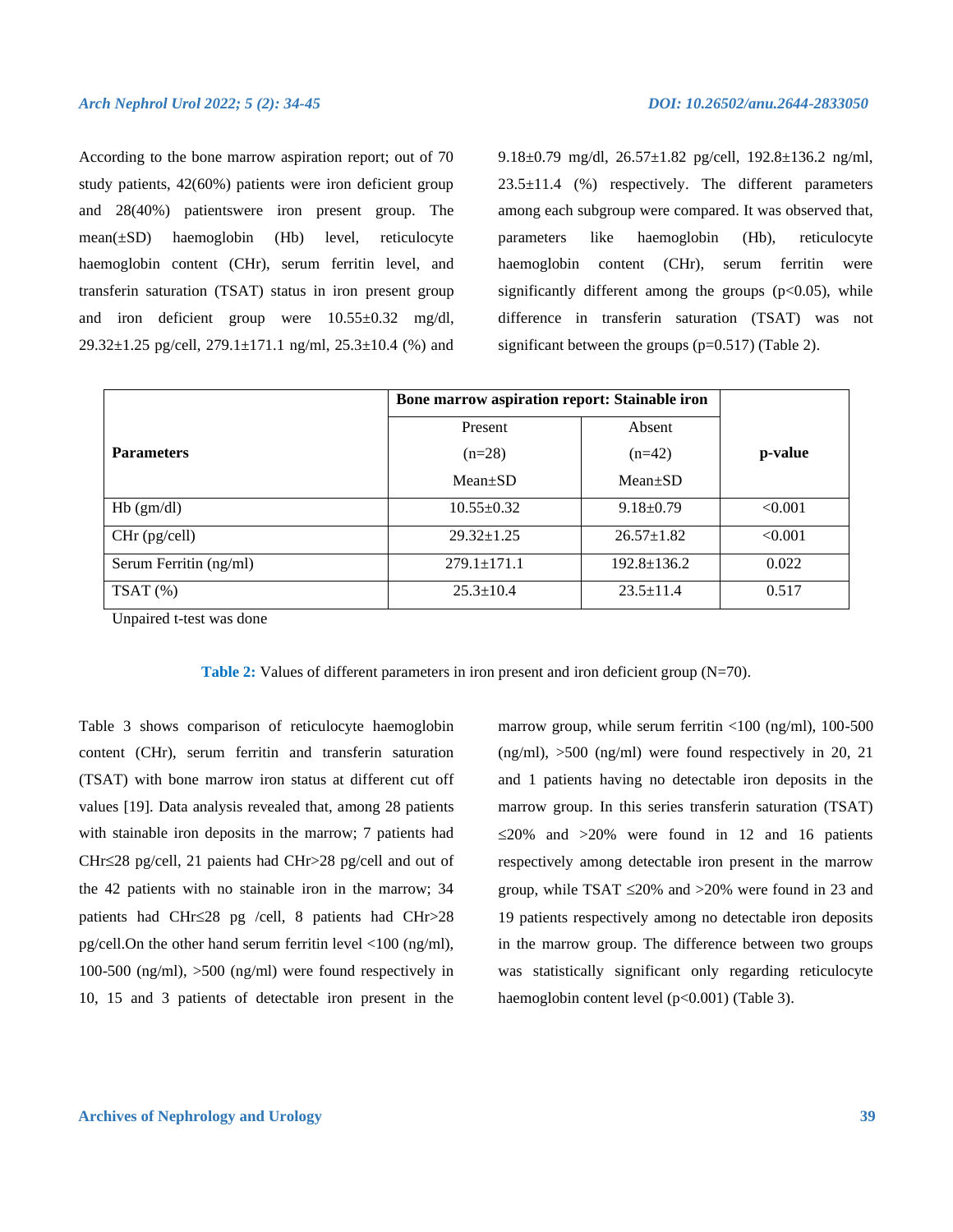|                                        | Bone marrow aspiration report: Stainable iron |                               |         |  |
|----------------------------------------|-----------------------------------------------|-------------------------------|---------|--|
| <b>Parameters</b>                      | Present<br>$(n=28)$<br>No. $(\%)$             | Absent<br>$(n=42)$<br>No. (%) | p-value |  |
| Reticulocyte haemoglobin content (CHr) |                                               |                               |         |  |
| ≤28 πγ/χελλ                            | 7(25.0)                                       | 34(81.0)                      | < 0.001 |  |
| $>28$ pg/cell                          | 21(75.0)                                      | 8(19.0)                       |         |  |
| <b>Serum Ferritin</b>                  |                                               |                               |         |  |
| $<$ 100 (ng/ml)                        | 10(35.7)                                      | 20(47.6)                      |         |  |
| $100-500$ (ng/ml)                      | 15(53.6)                                      | 21(50.0)                      | 0.267   |  |
| $>500$ (ng/ml)                         | 3(10.7)                                       | 1(2.4)                        |         |  |
| Transferin saturation (TSAT)           |                                               |                               |         |  |
| $\leq$ 20                              | 12(42.9)                                      | 23(54.8)                      | 0.329   |  |
| >20                                    | 16(57.1)                                      | 19(45.2)                      |         |  |

Chi-square test was done; Values in the parentheses denote the corresponding percentage

**Table 3:** Comparison of reticulocyte haemoglobin content (CHr), serum ferritin and transferin saturation (TSAT) with bone marrow iron status at different cut off values (N=70).

The ability of reticulocyte haemoglobin content (CHr) to predict bone marrow iron stores was compared with that of serum ferritin and transferin saturation (TSAT) by receiver operator characteristic (ROC) curve analysis. It was

observed that the best cut off point of CHr (blue color) was 28.0 pg/cell for iron deficiency in pre-dialytic CKD patients (Figure 2).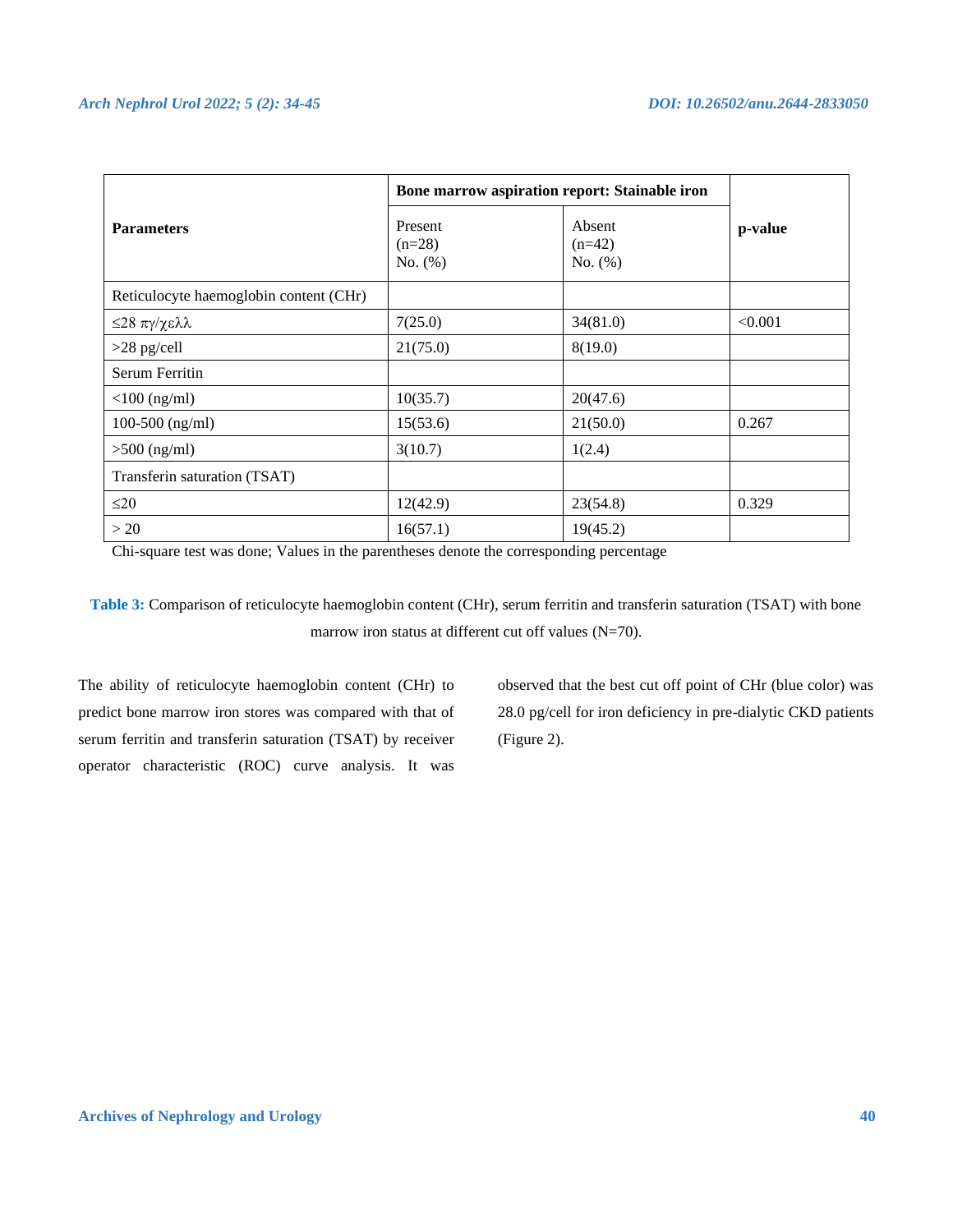

Diagonal segments are produced by ties.

**Figure 2:**Receiver operator characteristic (ROC) curve showing comparison of reticulocyte haemoglobin content (CHr), serum ferritin and transferin saturation (TSAT) for the detection of absent bone marrow iron stores.

ROC curve analysis revealed that sensitivity and specificity of reticulocyte haemoglobin content (CHr) at a cut off 28 pg/cell were 81.0% and 75.0% respectively with an area under curve (AUC) 0.879**±**0.04 [95% confidence interval (CI); 0.785-0.954, p<0.001]. Serum ferritin at a cut off 100 ng/ml had sensitivity and specificity were 40.6% and 67.9%

respectively with an AUC 0.639**±**0.69 (95% CI; 0.503- 0.775, p=0.051). Transferin saturation (TSAT) at a cut off 20% had sensitivity and specificity was 54.2% and 57.1% respectively with an AUC 0.552**±**0.069 (95% CI; 0.417- 0.687, p=0.465) (Table 4).

| <b>Iron measured</b> | $AUC^*$          | Cut off value | <b>Sensitivity</b><br>$(\%)$ | <b>Specificity</b><br>$\frac{9}{6}$ | p-value | 95% CI      |
|----------------------|------------------|---------------|------------------------------|-------------------------------------|---------|-------------|
| $CHr$ (pg/cell)      | $0.879 \pm 0.04$ | 28.0          | 81.0%                        | 75.0%                               | 0.001   | 0.785-0.954 |
| Ferritin $(ng/ml)$   | $0.639 \pm 0.69$ | 100.0         | 40.6%                        | 67.9%                               | 0.051   | 0.503-0.775 |
| $TSAT(\% )$          | 0.552±0.069      | 20.0          | 54.2%                        | 57.1%                               | 0.465   | 0.417-0.687 |

\*AUC= Area under curve

**Table 4:** Sensitivity and specificity of iron measures for detecting iron deficiency in pre-dialytic CKD patients (N=70).

#### **Archives of Nephrology and Urology 41**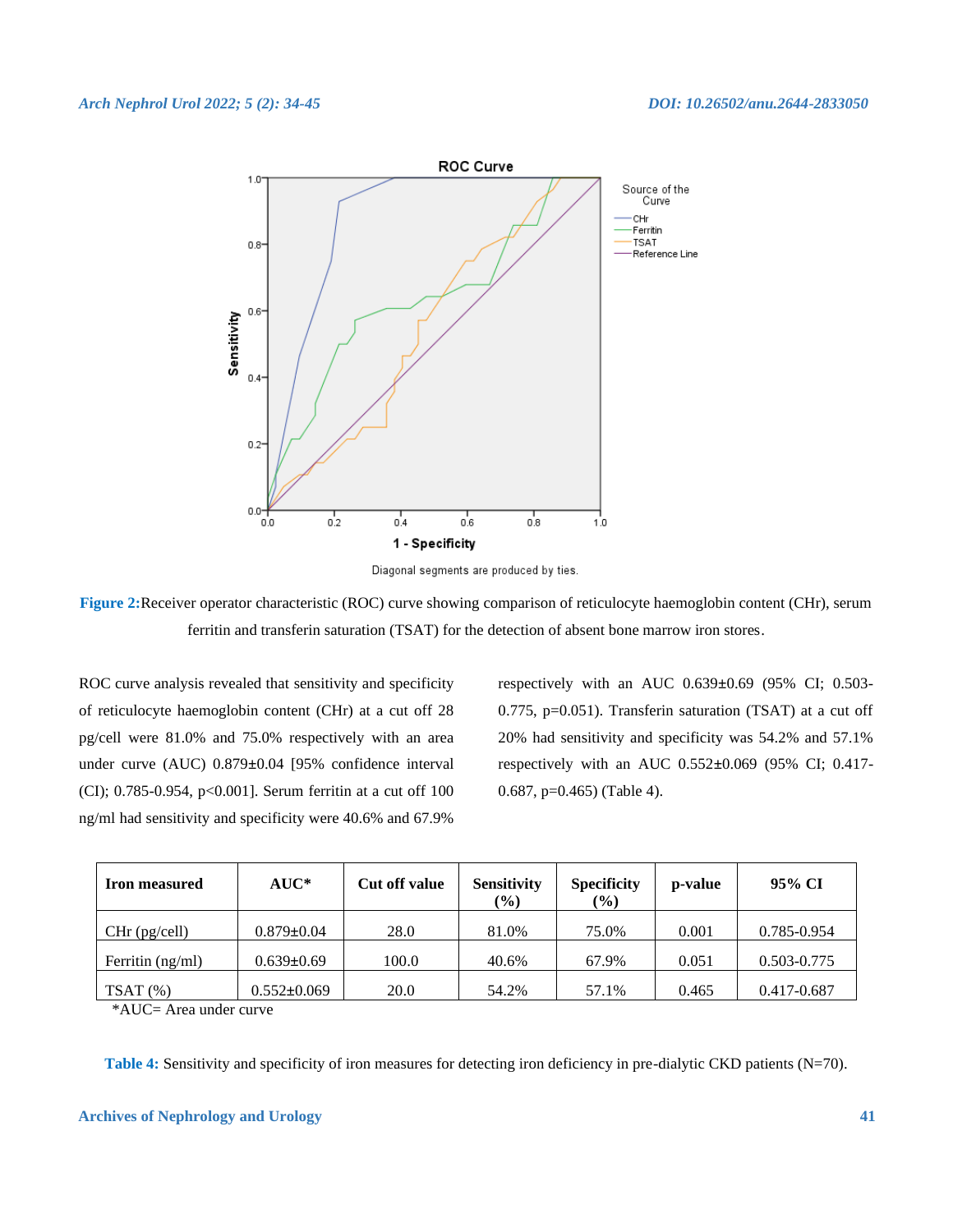### **4. Discussion**

Iron is an important mineral needed for many essential functions in our body including transport of oxygen from lung to tissues. The body iron is mainly stored in the red blood cells (RBC) and is transported in the circulation by transferrin [20]. Patients with chronic kidney disease (CKD) have lower intestinal iron absorption [21]. Hence the conventional iron markers are not always adequate to diagnose iron deficiency in CKD patients. Reticulocyte haemoglobin content (CHr) appears to be a better tool to predict iron deficiency anemia among pre-dialytic CKD patients [14-16]. In this background current study aimed to evaluate the effectiveness of reticulocyte haemoglobin content (CHr) as a marker of iron deficiency in pre-dialytic CKD patients among Bangladeshi population.

In this study, a total of 70 pre-dialytic CKD patients with chronic anemia were included. Regarding causes of CKD it was found that; 48.6% study patient had diabetic nephropathy (DN), 41.4% had chronic glomerulonephritis (CGN), 7.1% had hypertensive nephropathy (HTN) and 2.9% had obstructive nephropathy. Among the study population; stainable iron deposits were detected in 28 (40%) patients and the rest 42(60%) patients had no stainable iron in the marrow. Out of 28 patients who had stainable iron deposits in the marrow; 7 patients had CHr28 pg/cell, 21 paients had CHr>28 pg/cell and out of 42 patients with no stainable iron in the marrow; 34 patients had CHr≤28 pg /cell, 8 patients had CHr>28 pg/cell. In this series; serum ferritin level  $\langle 100 \text{ (ng/ml)}, 100 \text{-} 500 \text{ (ng/ml)},$ >500 (ng/ml) were found respectively in 10, 15 and 3 patients of detectable iron present in the marrow group, while serum ferritin  $\langle 100 \text{ (ng/ml)}, 100\text{-}500 \text{ (ng/ml)}, \rangle 500$ (ng/ml) were found respectively in 20, 21 and 1 patients

having no detectable iron deposits in the marrow group. In this current study transferin saturation  $(TSAT) \leq 20\%$  and >20% were found in 12 and 16 patients respectively among detectable iron present in the marrow group, on the other hand TSAT $\leq$ 20% and  $>$ 20% were found in 23 and 19 patients respectively among no detectable iron deposits in the marrow group.Values of various parameters [haemoglobin (Hb), reticulocyte haemoglobin content (CHr), serum ferritin and transferin saturation (TSAT)] among bone marrow iron deficient and iron present groups shows reticulocyte haemoglobin content (CHr) and serum ferritin were statistically significant between the groups (p<0.05). In this context, Vidyashankar*et al*. in their study found reticulocyte haemoglobin content (CHr) and serum ferritin were statistically significant which was similar to our findings [22].

In this study comparison of reticulocyte haemoglobin content (CHr), serum ferritin, and TSAT at different cut off values with bone marrow iron status was done accordingly [19]. It was revealed that only reticulocyte haemoglobin content (CHr) was statistically significant ( $p<0.001$ ). This finding was consistent with a couple of previous study [23, 24].

We found that the sensitivity and specificity of CHr at a cut-off 28 pg/cell was 81.0% and 75.0% respectively. The sensitivity and specificity of CHr in this present study was almost similar to the related previous studies [23-25].We observed sensitivity and specificity of serum ferritin at a cut-off 100 ng/ml was 40.6% and 67.9% respectively which was comparable with a previous study [26].In this study TSAT at a cut-off 20% had diagnostic sensitivity and specificity of 54.2% and 57.1% respectively. In accordance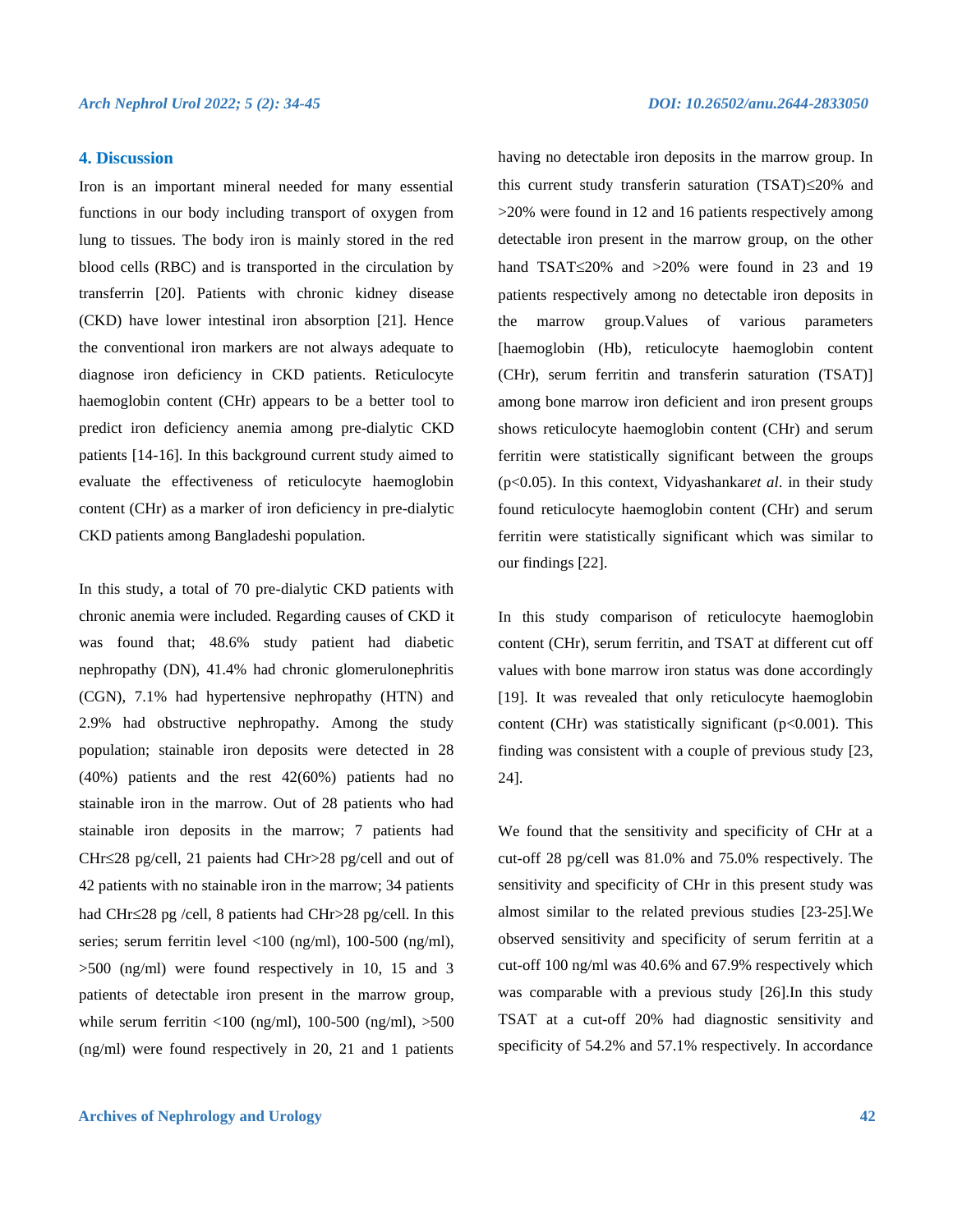Chuang *et al*. in their study on CKD patients found that TSAT <19 had diagnostic sensitivity and specificity of 58.8% and 78.4% respectively [26]. The sensitivity of TSAT at a cut-off 20% of our findings had similarity but specificity was different from the study mentioned which may be due to different cut off value of TSAT or due to chronic inflammation or may be other causes.

In this current study, area under the ROC curve of CHrat a cut-off 28 pg/cell was 0.879**±**0.04 (p<0.001), while that of serum ferritin at a cut-off 100 ng/ml was 0.639**±**0.69 (p=0.051) and TSAT at a cut-off 20% was 0.552**±**0.069 (p=0.465). So the area under the ROC curve of CHr exceeded that of ferritin and TSAT, indicating that it had the best overall sensitivity and specificity for diagnosing iron deficiency in the population tested. Mast *et al.* found that the area under the ROC curve was greater for CHr than for serum ferritin and TSAT which was an agreement to our findings [25].

This study demonstrated a strong association of reticulocyte haemoglobin content (CHr) withiron deficiency in predialytic CKD patients. An early detection of iron deficiency among pre-dialytic CKD patients is important for specific management to correct anemia of these patients. Conventionally iron status of CKD patients is assessed by serum ferritin and transferrin saturation (TSAT). Serum ferritin is an acute phase protein and could be raised among individuals with any infection. On the other hand transferrin saturation (TSAT) is measured by indirect method and hence is a poor indicator of body iron load. Therefore a novel biomarker is needed which is not influenced by any other physiological or inflammatory conditionsr. Reticulocyte haemoglobin content (CHr) could be a better option to predict iron deficiency in pre-dialytic CKD patients.

### **5. Conclusion**

This study concluded that the reticulocyte haemoglobin content (CHr) is an ideal test to assess iron status for predialytic CKD patients. The CHr, at a cut-off value of 28 pg/cell could be an accurate predictor of iron deficiency in pre-dialytic CKD patients among Bangladeshi adults.

# **Limitations**

It was a single centre study with a relatively small sample size.

# **Recommendation**

A population based prospective study with large sample size should be done to establish the reticulocyte haemoglobin content (CHr) as a marker of iron deficiency in pre-dialytic CKD patients.

# **Conflicts of Interest**

The authors declare that they had no conflicts of interest regarding the publication of this paper.

#### **References**

- 1. Stauffer ME, Fan T. Prevalence of Anemia in chronic kidney disease in the United States. PloS one. 9 (2014): e84943.
- 2. Gianella P, Martin PY, Stucker F. Management of renal Anemia in 2013. Revue Medicale Suisse. 9 (2013):462-464.
- 3. Eschbach JW, Cook JD, Scribner BH, et al. Iron balance in hemodialysis patients. Annals of internal medicine 87 (1977):710-713.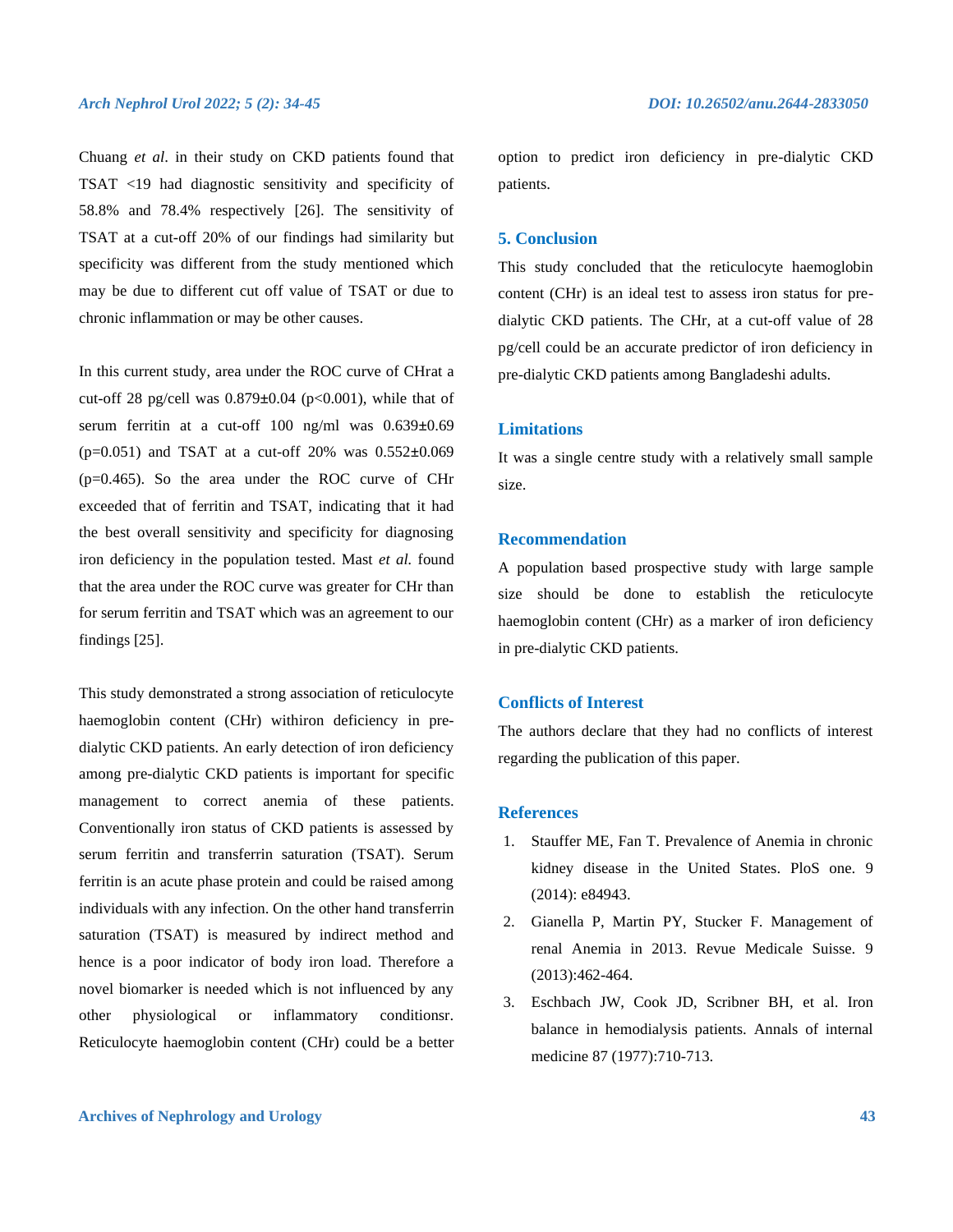- 4. Gutteridge JM, Rowley DA, Griffiths E, et al. Lowmolecular-weight iron complexes and oxygen radical reactions in idiopathic haemochromatosis. Clinical science (London, England: 1979). 68 (1985): 463-467.
- 5. Kuvibidila S. Iron deficiency, cell-mediated immunity and resistance against infections: present knowledge and controversies. Nutrition Research. 7 (1987): 989- 1003.
- 6. Saxena R, Pati HP, Mahapatra M. de Gruchy's Clinical Haematology in Medical Practice, 6th adapted ed. India: The Magic International Pvt. Ltd (2013).
- 7. Fishbane S, Mittal SK, Maesaka JK. Beneficial effects of iron therapy in renal failure patients on hemodialysis. Kidney International. 55 (1999): S67- S70.
- 8. Jeremiah ZA, Buseri FI, Uko EK. Iron deficiency Anemia and evaluation of the utility of iron deficiency indicators among healthy Nigerian children. Hematology. 12 (2007): 249-253.
- 9. Kidney Disease Outcomes Quality Initiative. KDOQI Clinical Practice Guideline and Clinical Practice Recommendations for Anemia in chronic kidney disease: 2007 update of hemoglobin target. Am J Kidney Dis. 50 (2007): 471-530.
- 10. World Health Organization. Serum ferritin concentrations for the assessment of iron status and iron deficiency in populations. World Health Organization (2011).
- 11. Domrongkitchaiporn S, Jirakranont B, Atamasrikul K, et al. Indices of iron status in continuous ambulatory peritoneal dialysis patients. American journal of kidney diseases. 34 (1999): 29-35.
- 12. Streetz KL, Wüstefeld T, Klein C, et al. Mediators of inflammation and acute phase response in the liver.

Cellular and molecular biology (Noisy-le-Grand, France). 47 (2001): 661-673.

- 13. Rifkind D, Kravetz HM, Knight V, et al. Urinary excretion of iron-binding protein in the nephrotic syndrome. New England Journal of Medicine. 265 (1961): 115-118.
- 14. Tsuchiya K, Saito M, Okano-Sugiyama Het al. Monitoring the content of reticulocyte hemoglobin (CHr) as the progression of Anemia in nondialysis chronic renal failure (CRF) patients. Renal failure. 27 (2005):59-65.
- 15. Fishbane S, Galgano C, Langley Jr RC, Canfield W, et al. Reticulocyte hemoglobin content in the evaluation of iron status of hemodialysis patients. Kidney international. 52 (1997):217-222.
- 16. Cullen P, Söffker J, Höpfl M, et al. Hypochromic red cells and reticulocyte haemglobin content as markers of iron-deficient erythropoiesis in patients undergoing chronic haemodialysis. Nephrology, dialysis, transplantation: official publication of the European Dialysis and Transplant Association-European Renal Association. 14 (1999): 659-665.
- 17. Gilmore J. KDOQI clinical practice guidelines and clinical practice recommendations--2006 updates. Nephrology Nursing Journal 33 (2006): 487-489.
- 18. Wheeler DC, Winkelmayer WC. KDIGO 2017 clinical practice guideline update for the diagnosis, evaluation, prevention, and treatment of chronic kidney disease-mineral and bone disorder (CKD-MBD) foreword. Kidney International Supplements 7 (2017):1-59.
- 19. Wish JB. Assessing iron status: beyond serum ferritin and transferrin saturation. Clinical Journal of the American Society of Nephrology. 1 (2006):S4-S8.